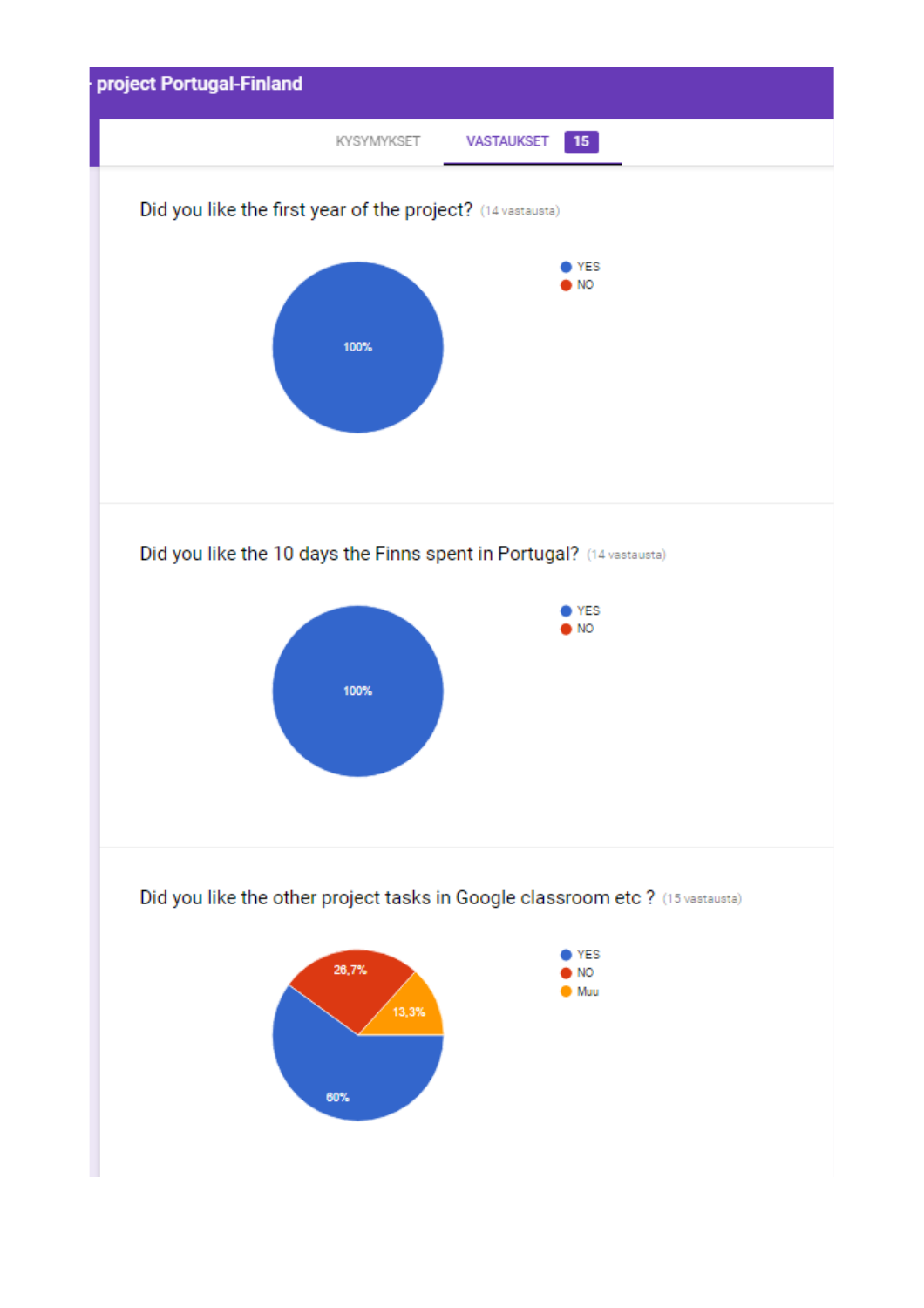

## Write shortly what was best in the first year of the project?(15 vastausta)

meeting new people

meeting new people

New friends

Getting to know all Finnish staff!

Our visit in Portugal and meeting new people.

people

The trip to Portugal and meeting new people

Trip to Portugal!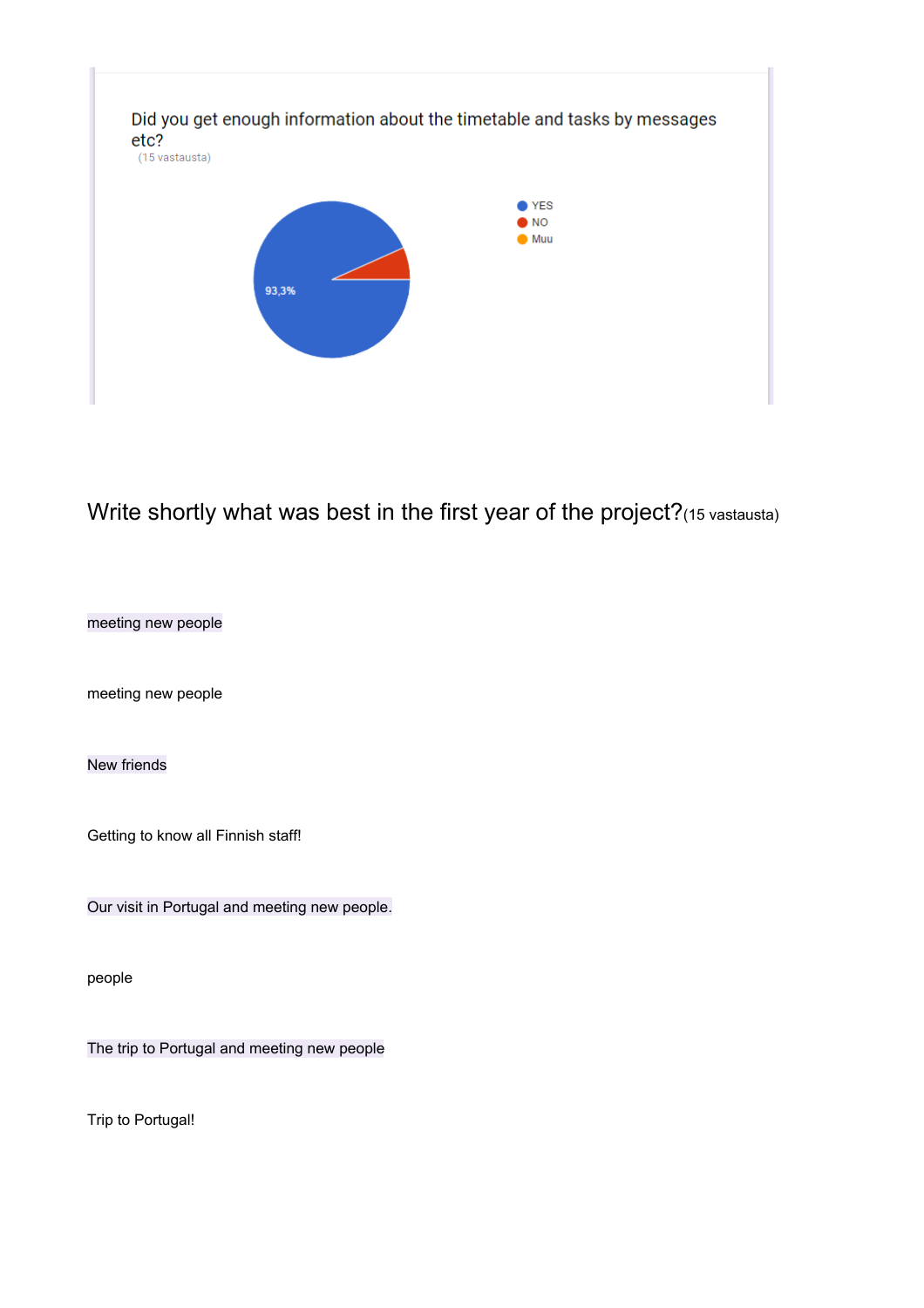Tutustuminen portugalilaiseen kulttuuriin.

Trip to portugal

when we got to meet our potugese friends and see their culture..

Visit in portugal

The trip to Portugal, visiting all the nice places and meeting our friends

Days in Portugal

lisbon

Write shortly what was worst in the first year of the project?(15 vastausta)

nothing

nothing

Too much tasks

Too much tasks

Timing

Nothing! Everthing perfect for me!

Nothing.